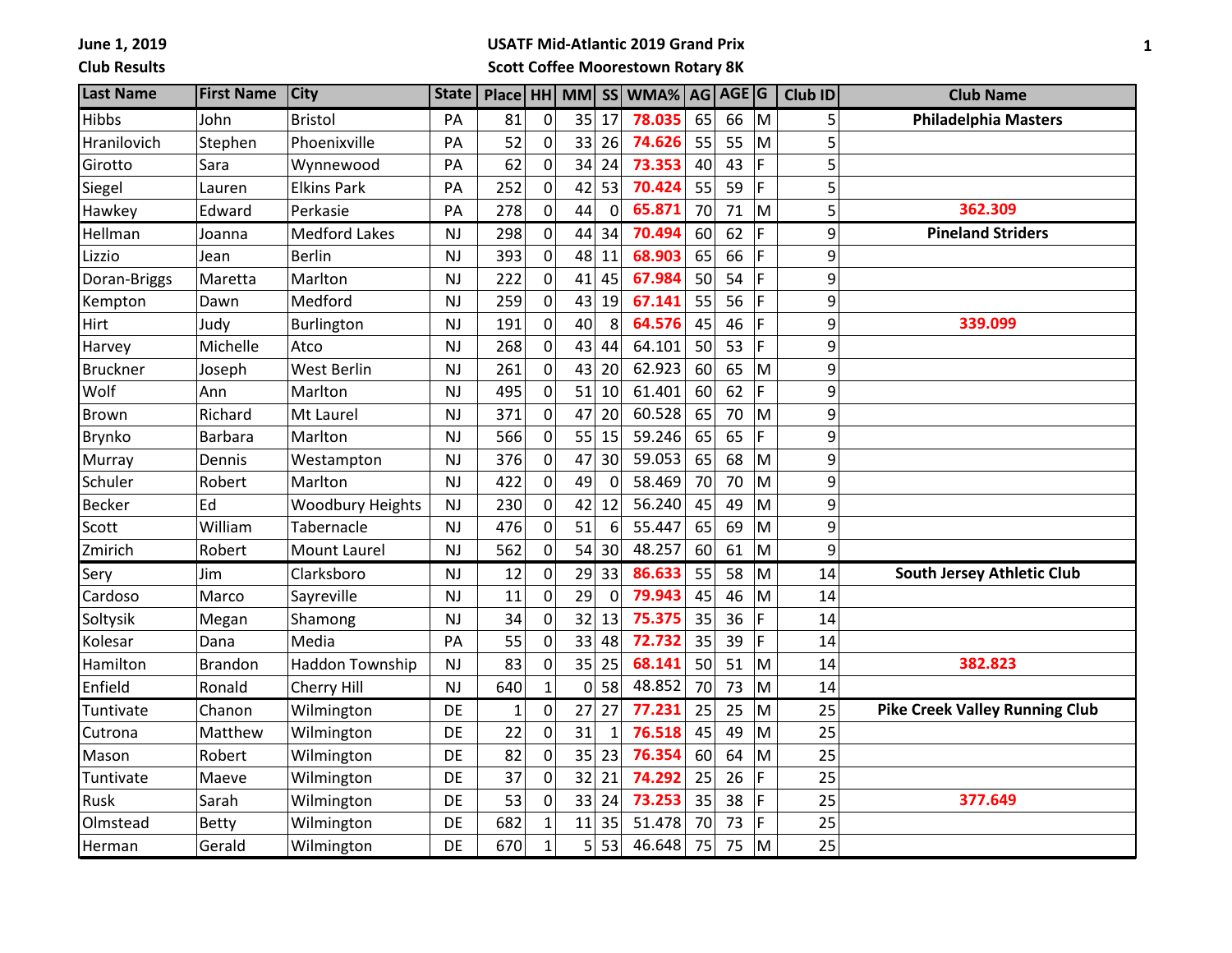**June 1, 2019**

**Club Results**

## **USATF Mid-Atlantic 2019 Grand Prix Scott Coffee Moorestown Rotary 8K**

| Craig         | Vincent      | <b>Bryn Mawr</b>    | PA | 36  | $\pmb{0}$      | 32<br>19 | 74.059 | 50 | 50 | M  | 28  | <b>Bryn Mawr Running Club</b>              |
|---------------|--------------|---------------------|----|-----|----------------|----------|--------|----|----|----|-----|--------------------------------------------|
| Kapner        | Kenneth      | Havertown           | PA | 80  | 0              | 35<br>12 | 74.053 | 60 | 60 | M  | 28  |                                            |
| Dougherty     | Christopher  | Penn Valley         | PA | 63  | 0              | 34<br>25 | 70.702 | 50 | 52 | M  | 28  | 218.814                                    |
| Folzer        | Sandra       | Philadelphia        | PA | 433 | 0              | 49<br>44 | 83.479 | 75 | 80 | F  | 81  | <b>Greater Philadelphia TC</b>             |
| Mazo          | Daniel       | Bala Cynwyd         | PA | 16  | $\mathbf 0$    | 30<br>25 | 82.027 | 55 | 55 | M  | 81  |                                            |
| Boyer         | Linda        | North Wales         | PA | 136 | 0              | 37<br>50 | 81.938 | 60 | 61 | F  | 81  |                                            |
| Jennings      | Thomas       | Ft Washington       | PA | 138 | 0              | 58<br>37 | 80.948 | 75 | 75 | M  | 81  |                                            |
| Morrison      | Don          | West Brandywine     | PA | 76  | 0              | 35<br>7  | 80.683 | 65 | 69 | M  | 81  | 409.076                                    |
| Armstrong     | Scott        | Pottstown           | PA | 29  | $\mathbf 0$    | 31<br>42 | 79.390 | 55 | 56 | M  | 81  |                                            |
| Delfidio      | Susan        | Ambler              | PA | 38  | $\pmb{0}$      | 32<br>28 | 76.643 | 40 | 41 | F  | 81  |                                            |
| Reilly        | Philip       | Philadelphia        | PA | 68  | $\pmb{0}$      | 34<br>39 | 76.575 | 60 | 62 | M  | 81  |                                            |
| Dechnik       | Michael      | Skippack            | PA | 26  | $\mathbf 0$    | 31<br>25 | 76.180 | 50 | 50 | M  | 81  |                                            |
| Snyder        | Amy          | Lansdale            | PA | 206 | $\pmb{0}$      | 40<br>48 | 75.000 | 60 | 60 | F  | 81  |                                            |
| Lippincott    | Jennifer     | Philadelphia        | PA | 79  | $\pmb{0}$      | 35<br>11 | 71.198 | 40 | 42 | F  | 81  |                                            |
| Sawyer        | Steve        | Philadelphia        | PA | 202 | $\overline{0}$ | 40<br>47 | 68.778 | 65 | 68 | M  | 81  |                                            |
| Aloyo         | Vincent      | <b>Blue Bell</b>    | PA | 244 | $\mathbf 0$    | 42<br>52 | 68.507 | 70 | 72 | M  | 81  |                                            |
| Wojciechowski | Anthony      | Philadelphia        | PA | 229 | 0              | 41<br>48 | 53.748 | 40 | 42 | M  | 81  |                                            |
| Muniz         | Jesus        | Phoenixville        | PA | 14  | 0              | 29<br>43 | 79.248 | 45 | 48 | M  | 82  | Philadelphia Runner Track Club             |
| Smith         | Zach         | Philadelphia        | PA | 4   | $\mathbf 0$    | 28<br>3  | 75.698 | 30 | 31 | M  | 82  | 154.947                                    |
| McCoubrie     | Doreen       | West Chester        | PA | 42  | 0              | 32<br>52 | 89.604 | 55 | 57 | F  | 155 | <b>Athena Track Club</b>                   |
| Dean          | Abby         | Philadelphia        | PA | 28  | $\mathbf 0$    | 31<br>37 | 82.762 | 45 | 47 | F  | 155 |                                            |
| Rubinich      | Kara         | Downingtown         | PA | 18  | $\pmb{0}$      | 30<br>30 | 81.093 | 40 | 40 | F  | 155 |                                            |
| Pangburn      | Julie        | Downingtown         | PA | 75  | 0              | 35       | 80.826 | 50 | 54 | F  | 155 |                                            |
| Hoey          | Leslee       | Downingtown         | PA | 48  | $\mathbf 0$    | 33<br>23 | 80.180 | 45 | 49 | F  | 155 | 414.465                                    |
| DiPangrazio   | Denise       | Downingtwon         | PA | 178 | $\mathbf 0$    | 39<br>40 | 79.202 | 60 | 62 | F  | 182 | <b>Downingtown Running Club</b>            |
| Jefferis      | Robin        | Phoenixville        | PA | 122 | $\pmb{0}$      | 37<br>21 | 77.867 | 55 | 56 | F  | 182 |                                            |
| <b>Bodary</b> | Michael      | Downingtown         | PA | 66  | $\pmb{0}$      | 34<br>34 | 74.735 | 55 | 59 | M  | 182 |                                            |
| <b>Bizal</b>  | Michael      | Exton               | PA | 59  | 0              | 34<br>16 | 74.708 | 55 | 58 | M  | 182 |                                            |
| Fillippo      | <b>Brian</b> | Phoenixville        | PA | 72  | $\pmb{0}$      | 34<br>56 | 73.950 | 55 | 59 | M  | 182 | 380.462                                    |
| Dietrick      | Kimberly     | Malvern             | PA | 93  | $\mathbf 0$    | 35<br>55 | 71.462 | 45 | 45 | F  | 182 |                                            |
| Hessels       | Andre        | Wayne               | PA | 32  | $\mathbf 0$    | 32<br>10 | 70.933 | 40 | 44 | M  | 182 |                                            |
| Forward       | Doug         | Thorndale           | PA | 117 | 0              | 37<br>11 | 65.979 | 50 | 53 | M  | 182 |                                            |
| Molz          | Marie        | <b>Mount Laurel</b> | NJ | 359 | $\mathbf 0$    | 46<br>41 | 53.659 | 40 | 42 | IF | 306 | <b>Moorestown Distance Running Project</b> |
|               |              |                     |    |     |                |          |        |    |    |    |     | 53.659                                     |